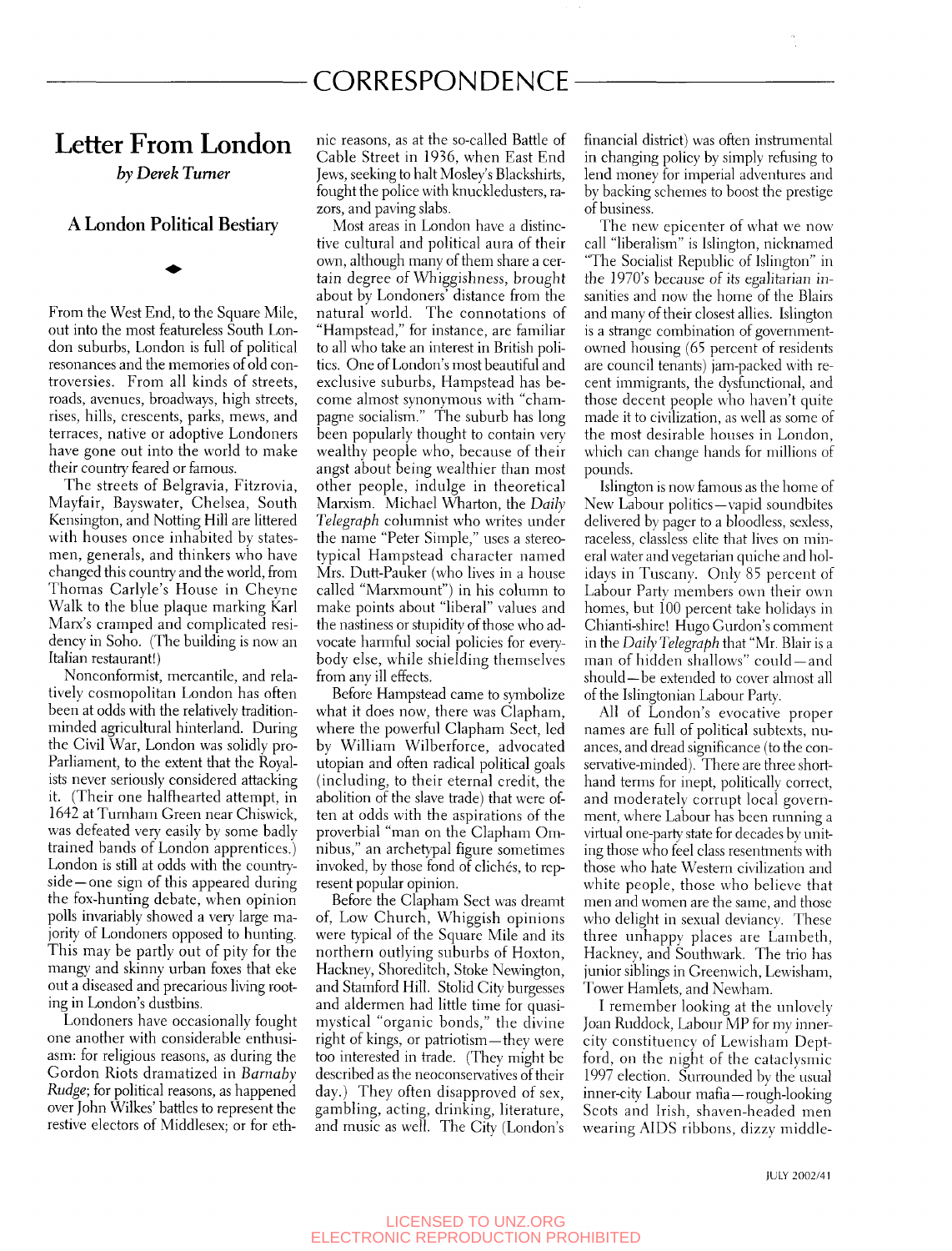class women, students, and splenetic industrial goblins —and flushed with an even easier-than-usual victory, the erstwhile minister for women spoke gloatingly of how she wanted to thank "all the ethnic minority workers who were such a great help in making Lewisham a Toryfree zone." Her photo opportimities in the local press with black graffiti "artists" had obviously paid off!

What ideological horrors —what tedious ectoplasms —are evoked by the simple word Bloomsbury! What very different emotions are conjured up by Smithfield—the scene of shameful martyrdoms. Dissolution bonfires, and the first printing presses in England! How can one avoid thinking unpleasant things when contemplating modern Notting Hill—scene of the triumphalist annual Carnival and, viler still, of William Hague's backward-baseball-cap-wearing, breakdancing, mango-juice-drinking extravaganza? If only Adam Wayne, G.K. Chesterton's Napoleon of Notting Hill, could come and clean up his city on the hill!

Unprintable thoughts are evoked by Peckham, now probably the least British place in South London, but which was once a byword for respectability (which is why the Grossmiths introduced the infuriating Mr. Franching of Peckham into the London classic, *Diary of a Nobody)*  and which was even renowned for the education on offer in its academies, which is why a young Irishman called Oliver Goldsmith went there to teach.

Then there are Spitalfields and Wiitechapel, once the home of Huguenot silk weavers and Henry VIII's artillery corps (as well as the haunt of Jack the Ripper), which is now 95-percent Bengali. (Whitechapel should now be called Brownmosque.) While I lived just off Brick Lane, on a street named after a medieval merchant-adventurer, a local election was held. Neither side bothered to print its campaign literature in English.

It is unceasingly strange to take the five-minute walk between Bishopsgate, where beautiful modern buildings and clean people predominate, to Brick Lane, where dirty shops noisy with Asian music and enlivened with Indian film posters sell things that I would have thought couldn't be given away. When I am feeling gloomy, I sometimes think that the destiny of London lies in the East End rather than the West. This impression was heightened by my chance discovery in Fitzrovia of a Camden Council plaque marking the sacred spot where the first members of London's Nepalese communit}' foregathered.

But—apart from mere details like the best classical music and theater in the world; Westminster Abbey, St. Paul's, and Wren's other churches; and the National Gallery, the delightful parks, and the world's best choice of beer—London is the birthplace of the *Spectator,* the Carlton Club, and the Antigallican League. It is the city where such people as Johnson, Goldsmith, Reynolds, Hogarth, Burke, and Smollett lived and worked, and the home of sardonic wit such as the simple line about the notoriously scruffy Charles Fox that appeared in a contemporary Tory newspaper: "Mr. Fox appeared at St. Stephens in a clean waistcoat."

I have only to travel along the river by boat to Greenwich, as politicians have done for generations, to dine at the Trafalgar Tavern on its stilts above the Thames, or go to the Temple, the center of London's legal world founded by the Knights Templar, with its lawns that sweep down to where the river used to run before Bazalgette embanked it. This is a place where tradition still holds sway, where Goldsmith and Johnson lived, where the first-ever performance of *Twelfth Night* took place in the still-standing Middle Temple Hall, where chainmailed Norman knights sleep in a round church based on the Church of the Holy Sepulchre. This is a great city. The great silver tower of Canary Wharf on the Isle of Dogs is a reminder—if, unfortunately, a rare one —of how grandness of vision and excellence of execution can survive in a mediocre age.

The London Assembly and mayor have had the effect of increasing the costs of local government and making it even more impersonal. The Assembly will certainly not strengthen the local identities that make London so endlessly inter $esting$ —on the contrary, it will tend to draw power toward the center and curtail the rights and ceremonies of the medieval Corporation of London, London's best-run local authority by far. What is worst about the London Assembly is that it is likely to be dominated by the left, as was its predecessor, the ill-famed Greater London Council also led by Ken Livingstone, the nasal-toned, polyester-clad enthusiast who is also now mayor. Massive postwar immigration, family breakdown, and all the other problems with which we are all too familiar have given the left a

massive advantage in all of our inner cities.

Although much of what goes on in Parliament is not of specific relevance to London, and what the present Commons does do for London—such as call the Metropolitan Police "racists" because they failed to solve a murder case—tends to be bad, London culture and conversation set the tone for the country's political life (unfortunately!). It is, therefore, worth mentioning some of the heroes who have made Westminster the envy of the civilized world and who have, at some time, lived and breathed the supercharged air of SWl.

No, I don't mean Burke, Pitt, Peel, Wellington, Disraeli, or Powell; I mean such truly world-historical figures as Sir Boyle Roche (1743-1807), a famous propagator of "Irish bulls," or spoonerisms. Sir Boyle is justly famous for his quizzical bull on posterity ("Why should we beggar ourselves to benefit posterity? What has posterity ever done for us?") and his exasperated "I wish, Mr Speaker, that this motion were at the bottom of the bottomless pit," but his conservatism was profound, and he had a due reverence for the role of the King and Burke's compact between the quick and the dead.

"I stand prostrate at the feet of royalty," he once explained movingly, and then warned of the perils of Johnny Frenchman:

If these Gallic villains should invade us, sir, 'tis on that *ven* table maybe that honourable members might see their own destinies lying in heaps atop of one other. Here, perhaps, these murderous martial men would break in, cut us into joints, and throw our bleeding heads on the table to stare us in the face.

Mournfully, he reflected that "The cup of our trouble is rimning over but, alas, it is not yet full," while, waxing mystical, he stared into the British crystal ball: "All along the untrodden paths of the future, I can see the footprints of an unseen hand."

Sir Boyle was a generally loved figure in the House of Commons, mainly because of his earnestness but also because of the absence of the sort of nasty post-Marxists who now are doing so much damage to the whole Western world, with their "humanitarian wars" and their hatred of all traditions and local diversity.